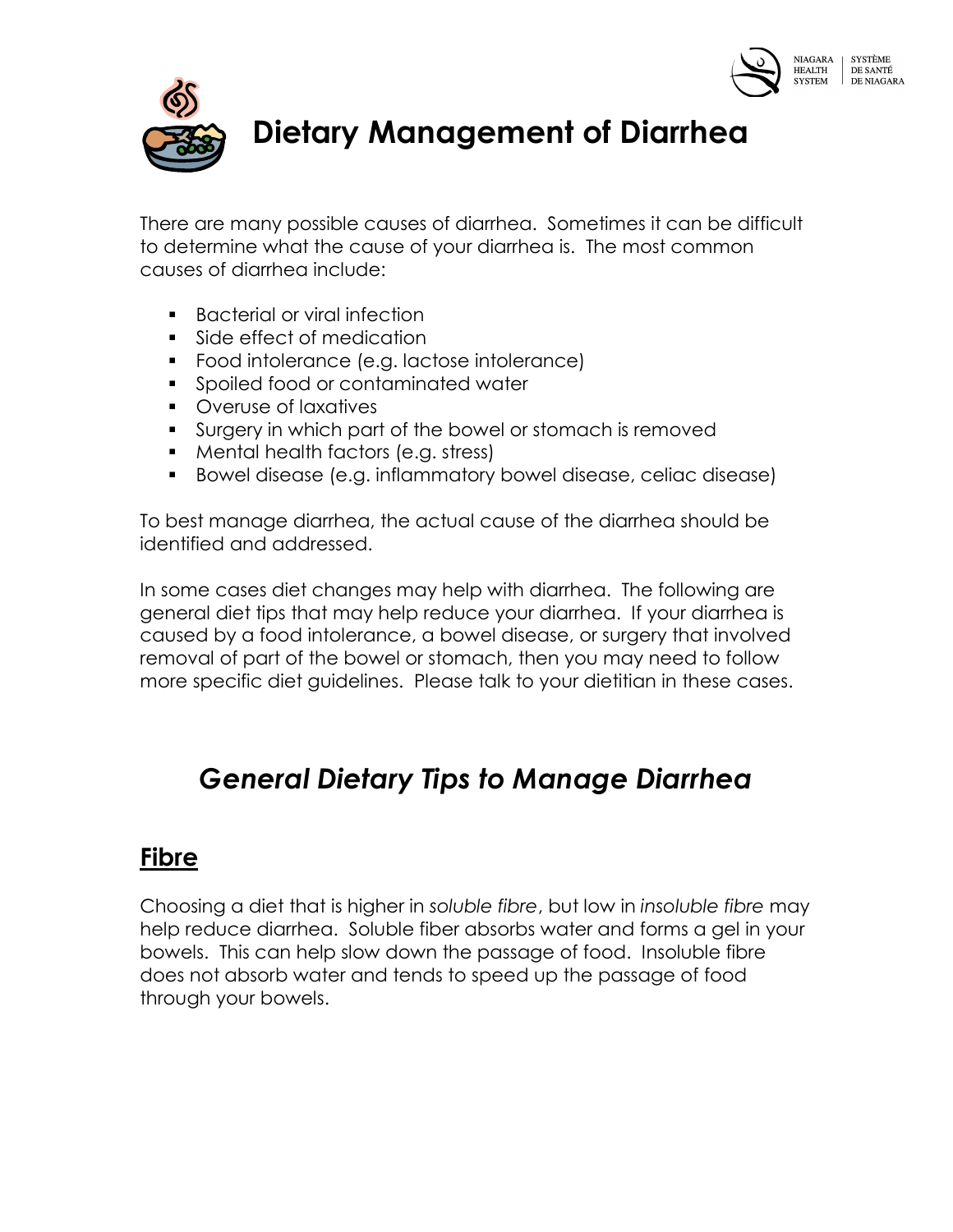#### Grain products



#### Choose:

White rice, white pasta, rice crackers, pretzels, oatmeal cookies, Rice Krispies, Special K, cornflakes, oatmeal, cream of wheat cereal, white flour bread, bun or bagel, English muffin, saltines, melba toast, digestive or arrowroot cookies, vanilla wafers, plain white flour cakes (e.g. angel food cake)

#### Avoid:

Bran, bran cereals (e.g. Bran Flakes, All Bran, Raisin Bran), granola cereals, Red River cereal, Shredded Wheat, popcorn, corn chips, whole wheat/pumpernickel/rye bread, breads or other baked grain products (e.g. muffins) that contain seeds/nuts/dried fruit, brown or wild rice, whole wheat pasta, whole grain crackers

#### Fruit



 Fruits without skins/seeds and membranes may be better tolerated when you have diarrhea.

#### Choose:

Banana, honeydew, cantaloupe, watermelon, applesauce, mixed fruit sauces without seeds, mango, peeled peaches/nectarines/apricots/apples/pears

#### Avoid:

Fruits with skins/seeds, prunes or prune juice, berries, rhubarb, grapes, coconut, dried fruits (e.g. raisins, dates, figs)

#### Vegetables



 Cooked vegetables may be better tolerated when you have diarrhea. Vegetables without skins and seeds may also be better tolerated.

#### Choose:

White or sweet potato (without skin), squash, carrots, green or yellow beans, lettuce (e.g. Iceberg, Boston), mushrooms (without stems), tomato sauce, eggplant, zucchini, vegetables juices

Avoid: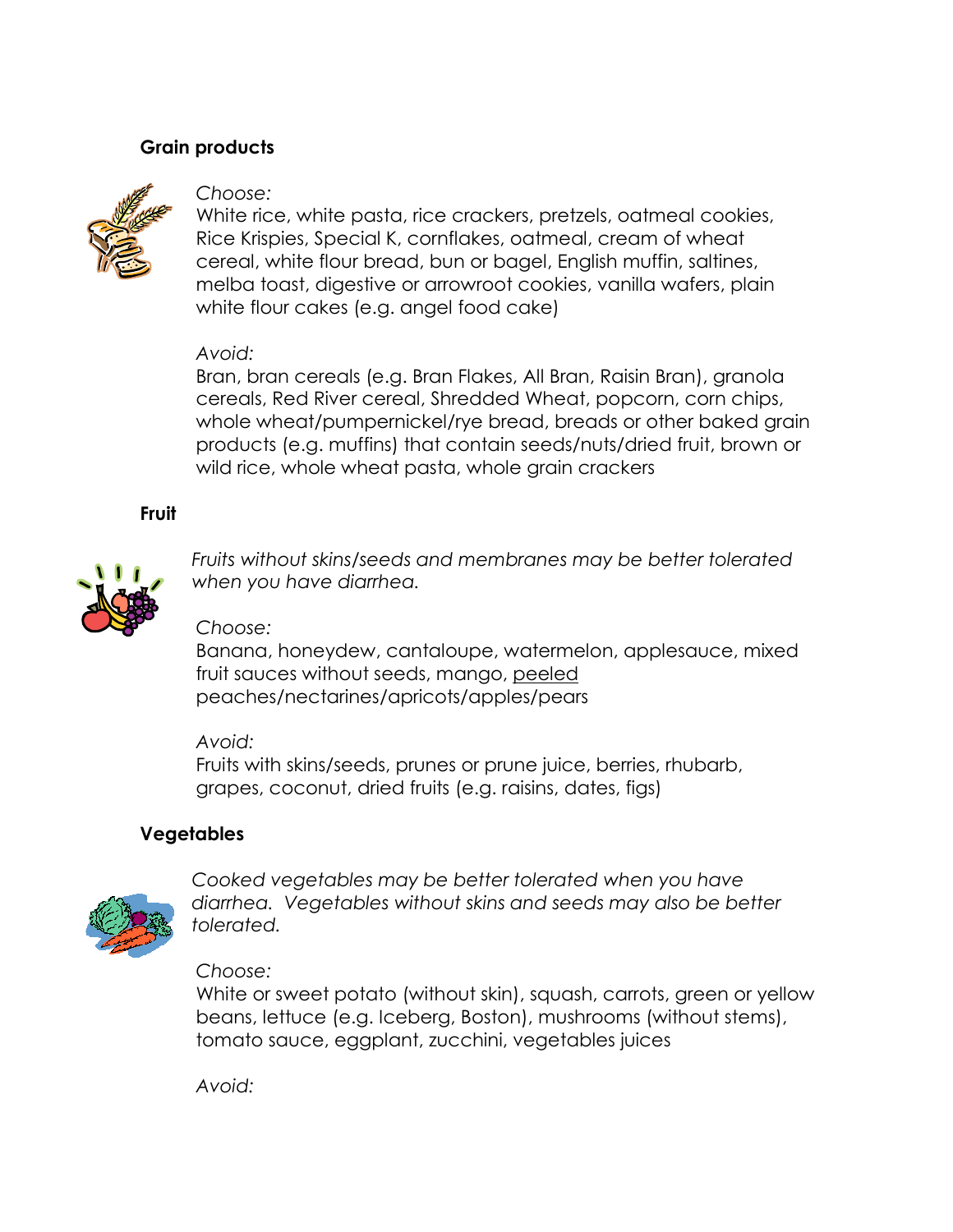Onions, corn, cauliflower, broccoli, cabbage, brussel sprouts, artichokes, peas, turnip

#### Other high insoluble fibre foods to avoid



Nuts and chunky nut butters (e.g. chunky peanut butter), seeds, beans, legumes, food products that contain any of the foods to Avoid (previous page)

#### Soluble fibre supplements

For some people, taking a soluble fibre supplement may help improve diarrhea. These are often available in powder form and can be mixed with fluid or food. Some are also available in a capsule or wafer form. Soluble fibre supplements include: Benefibre, Metamucil (both found at your local pharmacy), psyllium powder (found at your local Health Food store).

### Fat

For some people, diarrhea may be worsened by high fat intake. In other people, fat intake will have no effect on diarrhea. You may want to try using a low fat diet to see if this helps. If the low fat diet does not improve your diarrhea, then you can discontinue the low fat diet.

#### Low fat diet

- When choosing dairy products, use low-fat choices: skim or 1% milk, low or non-fat yogurt, low fat cheeses (less than 20%MF)
- When choosing meats, use low-fat choices: lean meats (i.e. pork chops, extra lean ground beef), lean poultry (skinless chicken/turkey breast) and fish
- Limit use of high fat condiments: butter, margarine, mayonnaise, oils, salad dressings, sour cream, cream cheese, cream sauces
- Limit foods that are deep-fried or pan-fried in oil
- Limit high-fat desserts: ice cream, pastries, doughnuts, other desserts made with cream or whole milk
- Limit high fat snack foods: potato chips, corn ships, cheezies, french fries
- Limit nuts and seeds





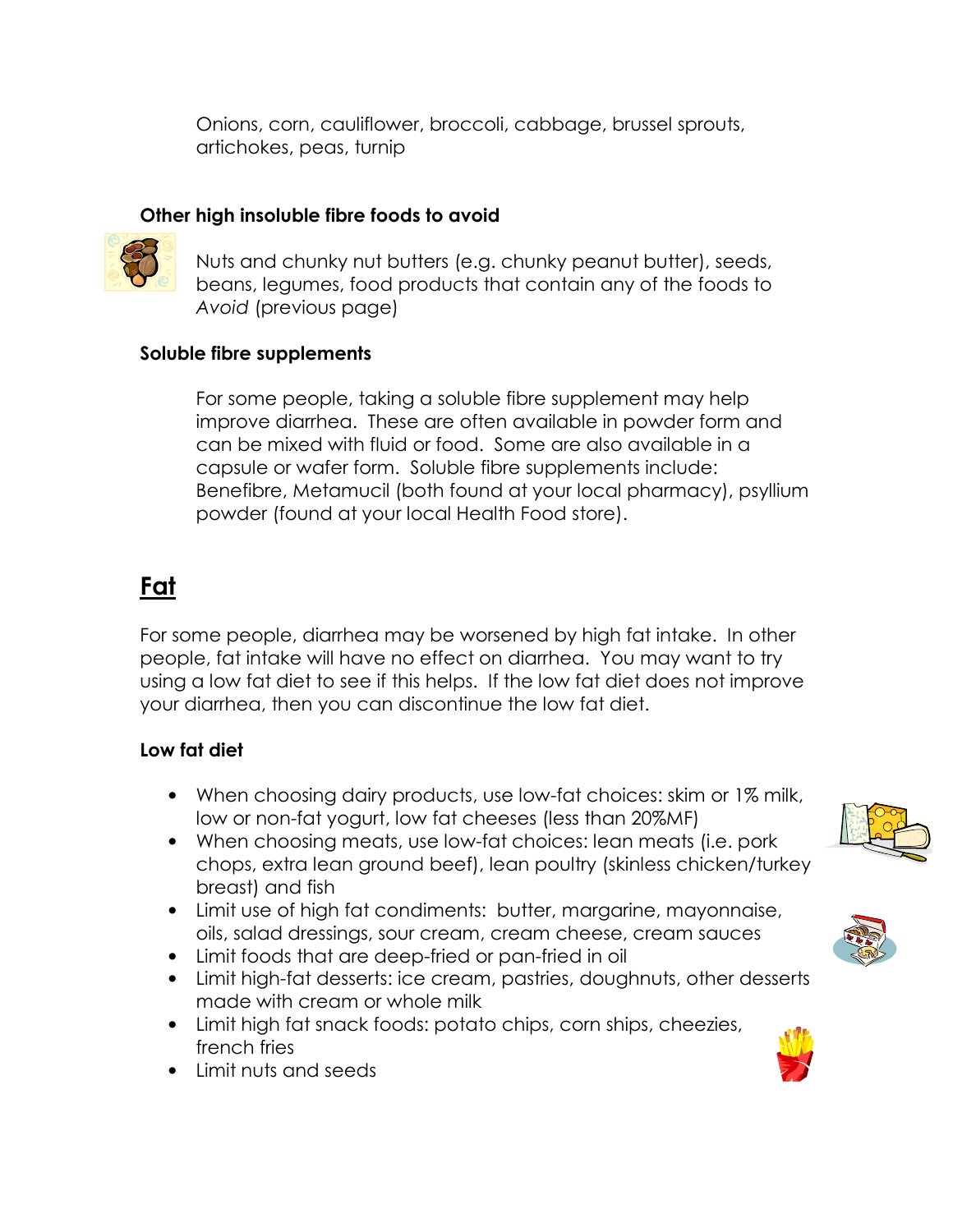### Other Foods to Limit or Avoid

The following may worsen diarrhea for some people. If you suspect any of these are making your diarrhea worse, then you may want to avoid or limit:

#### - Caffeine



• Found in regular coffee, tea, colas, chocolate/chocolate beverages

Tip: Low caffeine beverages that you can use instead include decaffeinated coffee/tea/colas and herbal teas

#### - Some spices

• Hot peppers/hot pepper sauce, chilies/chili sauce and curry

Note that most herbs and spices are generally well tolerated

#### - Sorbitol and Mannitol

- These are found in some "sugar-free" foods
- If used in large amounts, can cause diarrhea for some people

#### - Excessive alcohol consumption

- Lactose



Some people have lactose intolerance, which can sometimes cause diarrhea. Lactose is sugar that is found in milk and milk products. If you suspect lactose intolerance, then you can try avoiding milk and milk products for a short period (i.e. a week) to see if this helps. If your diarrhea improves, then talk to your physician or dietitian about the possibility that you may have lactose intolerance and how best to manage this.